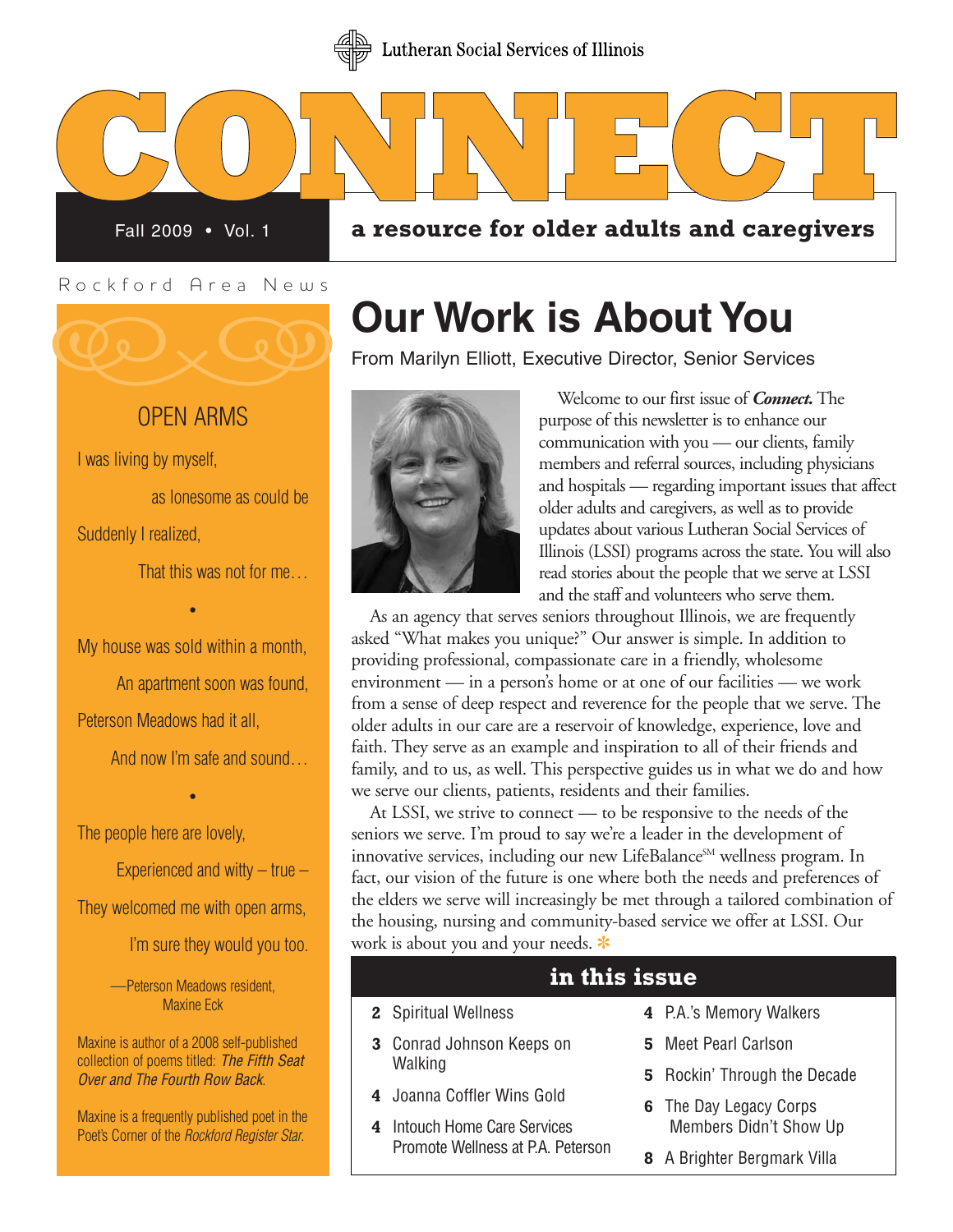# **Spiritual Wellness and Spiritual Wellness and Healthy Aging Healthy Aging**

**Healthy aging encompasses a spiritual side,**<br>as well as physical, mental and social<br>facets. In this article, Pr. Eileen Harris,<br>chaplain at St. Matthew Center for<br>Health in Park Ridge, and Dr. Chuck<br>Olson, chaplain at P.A as well as physical, mental and social facets. In this article, Pr. Eileen Harris, chaplain at St. Matthew Center for Health in Park Ridge, and Dr. Chuck Rockford, discuss spiritual wellness. The two Centers are programs of Lutheran Social Services of Illinois (LSSI) that offer nursing and rehabilitation services to seniors.

### **What is spiritual wellness?**

**Pr. Harris:** Spiritual wellness implies a spirit that is willing to grow with life on life's terms. Because we are "spiritual beings having a human experience,"\* spiritual wellness gives us an inner core of wisdom and strength to walk through the inevitable losses and challenges that occur as we age.

**Pr. Olson:** Spiritual wellness is placing faith and faithfulness first in one's life. It honors what is important and promotes acting accordingly in love toward others and God.

### **What part does spiritual wellness play in a person's life, especially an older adult?**

**Pr. Harris:** We age in four domains: physical, emotional, social and spiritual. All are aspects of self. We have the potential of growing in these domains, and by doing so, we can make choices for developing a healthy spirit.

**Pr. Olson:** For older adults, faith and faithfulness are key components for the person's well-being. It's important for a person to be able to look back, and recall and relive his or her moments of faithfulness.

### **How can a person develop spiritual wellness?**

**Pr. Olson:** The universal ways to develop spiritual wellness are: worship, study, prayer and action. A person can individualize the ways to do this, and this development can continue in a retirement setting. The enemy is self-centeredness.

To encourage someone to develop spiritual wellness, you need (1) a constant emphasis on the need to worship; (2) a constant emphasis on the priority of the



Pr. Eileen Harris

word of God; and (3) a constant lifting up of a mission. In our case, the mission of our Sunday morning P.A. Peterson worshiping community is to help support the Shiloh Evangelical Children's Home in Chennai, India, which is home to 19 children orphaned by the 2004 tsunami, through an offering received at each service. This offering provides a monthly donation small by American standards, but a Godsend to the Home and the orphan we provide foster care for — a 15-year-old girl named Veeba.

### **How does physical aging affect a person's spiritual wellness?**

**Pr. Harris:** As we age physically, we can become more dependent; emotionally, we have to deal more with loss; socially we often become more isolated; and spiritually we may become more apathetic. But this doesn't have to be so. We can choose to meet these challenges to stay healthy in all four areas.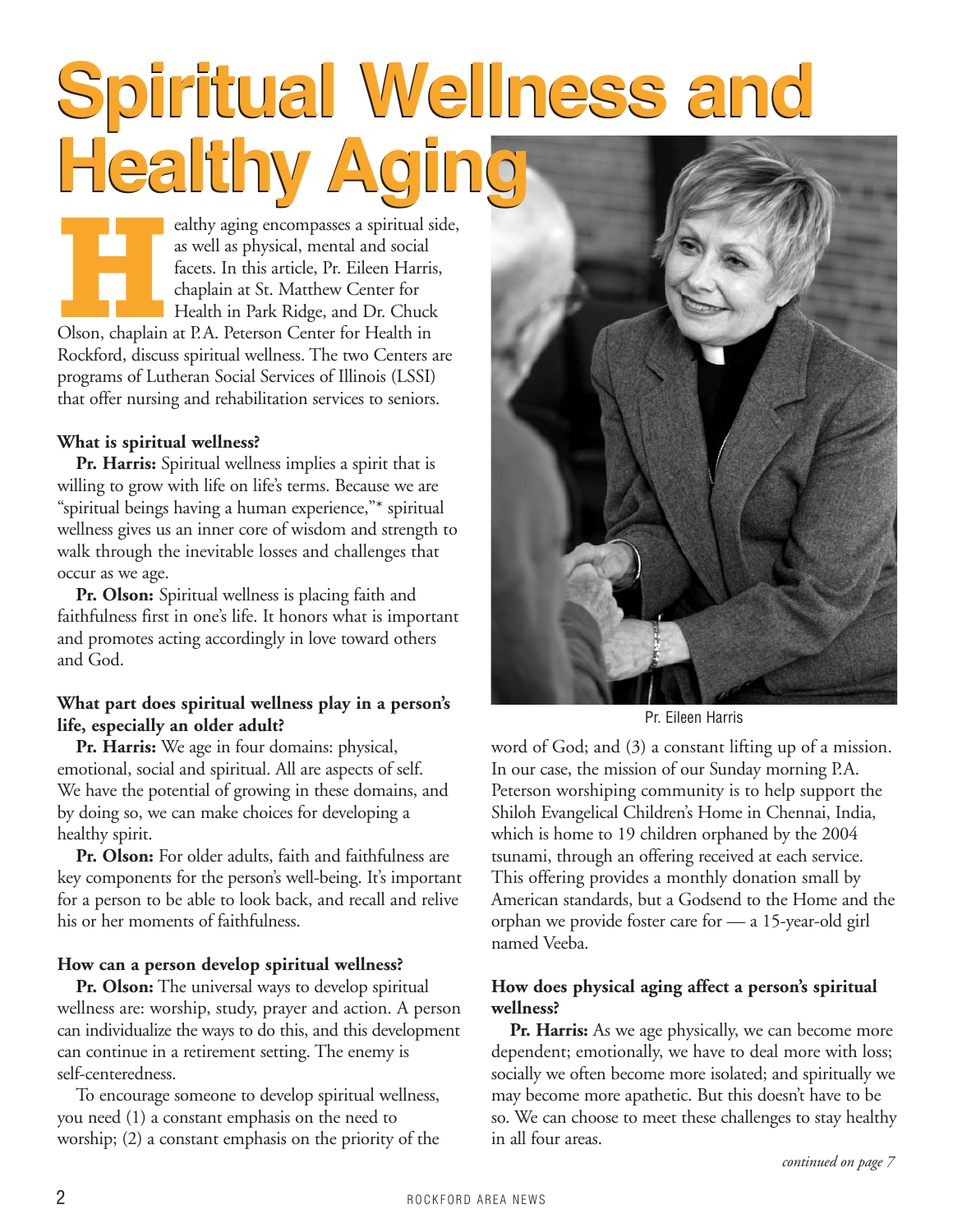

**Hippocrates and President Harry Struman both belief in the benefits of a good, long walk.<br>Hippocrates, who is known as the** President Harry S. Truman both believed in the benefits of a good, long walk.

father of medicine, stated that "walking is man's best medicine." Truman, who was known as an early riser and a hard worker, simply stated that if anyone wished to reach his or her 80th birthday to "take a two-mile walk every morning before breakfast." The same advice could probably be given by the oldest resident living at Peterson Meadows Retirement Community. It is not uncommon to see Conrad Johnson, 105, walking the property at Peterson Meadows or, if the weather is uncooperative, on the treadmill in the exercise room.

Many people only dream of reaching the age of 100, and Conrad is one of the privileged few who have the honor of reaching that remarkable milestone. To keep healthy and moving, he recommends "taking care of yourself, staying away from booze and smoking, eating right and exercising each day. And don't forget hard work. I wouldn't be here today, if it wasn't for hard work."

He also believes in God and that God has helped him throughout his life. Conrad lives by those principles, although he will admit that the only hard work that he does now is to "exercise for about 40 minutes every

# **Conrad Johnson Conrad Johnson Keeps on Walking Keeps on Walking**

day." Every Thursday afternoon, you can also find him at the Peterson Meadows bowling league.

Conrad was born and spent his youth in Sweden on the large family farm. He and his family built their own home, which was quite large. Conrad recollects that there was only one house larger in the area, and that family had 18 children. He grew up in a family of 10 children, where the hard work ethic was taught to him as a child. He tells the story of having to work with one of his brothers who was four years older than him and that he "worked just as hard as him" despite their age difference. He also prides himself on the fact that even though he was the smallest kid in the one-room schoolhouse and sat on the teacher's lap, he was smarter than kids four years ahead of him.

In the early 1920s, Conrad immigrated to America by boat. When he first came to America, he wanted to be a pastry maker. Instead, he spent the first two months in a factory and then was given the opportunity to try his hand at carpentry. He was fired numerous times, but he just wouldn't give up. He was determined to learn the trade, and after many attempts, he became very successful at it. He started his own remodeling business and was very busy. He talks of doing business with a local lumber company that would allow him to use their equipment for free. His carpentry was done by hand with the

exception of an electric saw. When asked what he thought about today's way of building homes, he states that "he's glad that he doesn't still do it today. Building the house in a factory and putting it together with a hoist on site is not carpentry."

After several years of being in the remodeling business, Conrad turned to building cabinets. He made more money but still did most of the work himself, because he says, "you couldn't depend on the hired help to do the job right." His work spoke for itself, because he usually had orders for more than a year in advance.

When he was in his early 30s, Conrad thought he had cancer. He was seen by four different doctors, including one whom he fondly remembers as the "pill doctor," because he was constantly giving pills to his patients. One doctor told him to drink water. He started to drink water and started to feel good, and it has "kept his body in order."

The American poet Carrie Latet could have been thinking of Conrad when she stated, "Walking gets the feet moving, the blood moving, the mind moving. And movement is life." Conrad Johnson is definitely full of life and is a fine example of what "good living" does for a person.

For more information about Peterson Meadows, call 815/229-0390 or go to www.PetersonMeadows.org.  $*$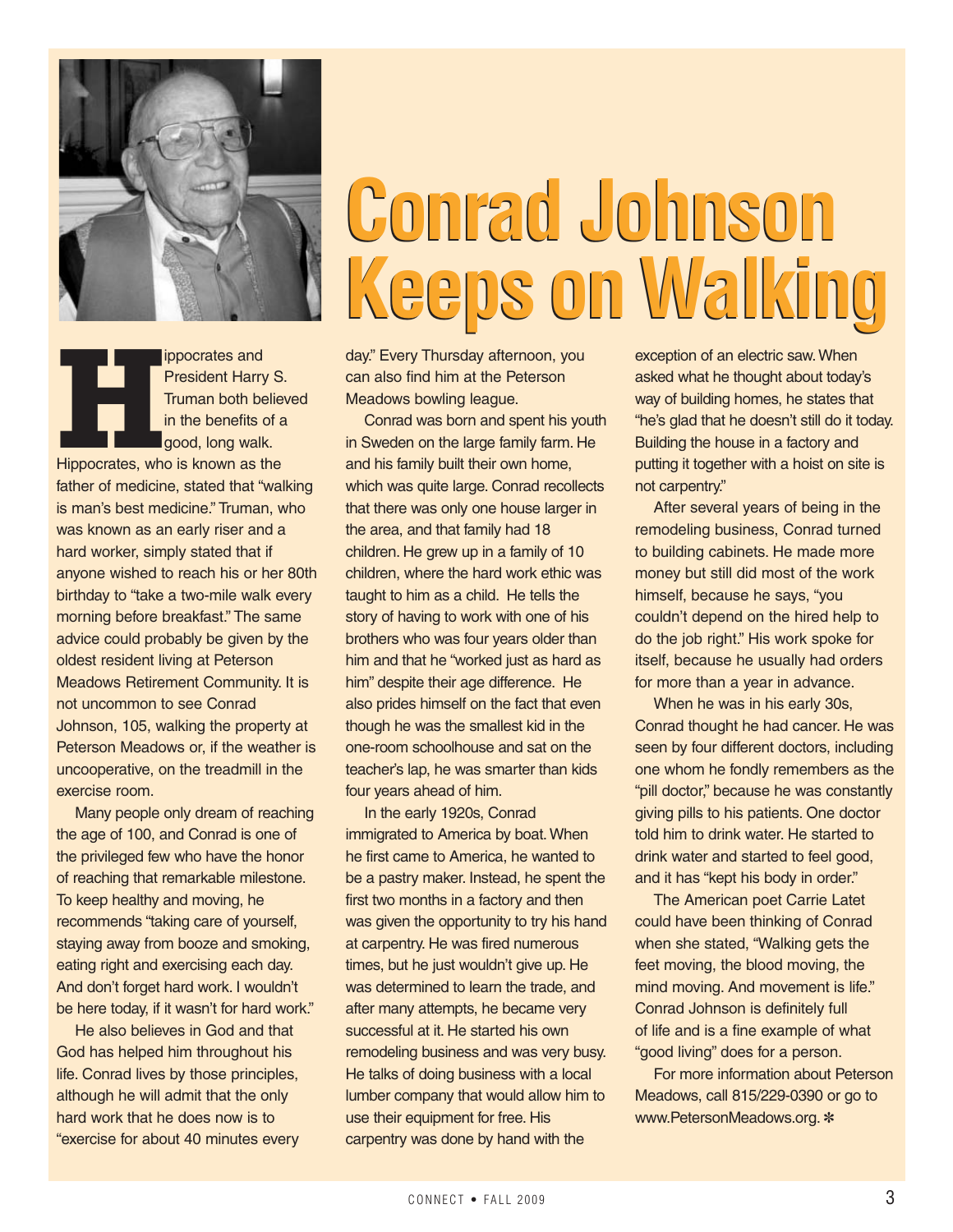## **Joanna Coffler Wins Gold in Special Olympics**



P.A. Peterson Center for Health is proud to have its own Olympic gold medal winner on staff: Joanna Coffler, who works in the dietary department and delivers all of the snacks for the facility and for P.A. Peterson's special events. She recently celebrated her one-year anniversary. Every year, the

Illinois Special Olympics are held in Bloomington. At this year's event, Joanna won a gold medal in the 100-meter relay and a bronze medal in the tennis ball throw. These two medals have been added to her collection of seven other state medals and 11 local medals that she has won since 2007. Joanna credits her success to her parents, her boyfriend and his parents.

At the moment, Joanna is practicing for the volleyball tournament, which will take place in October. After that, it is on to basketball. And all the walking around P.A. Peterson that Joanna does certainly helps with her conditioning for the Special Olympics.  $*$ 

### **P.A. Raises \$4,000 for Memory Walk**

**he Alzheimer's Association's Memory Walk was** held at Rock Valley College on September 26. **P.A. Peterson had 10 walkers, including staff and** family members, who braved the weather to participate in the 11th annual event. P.A. Peterson's team raised \$4,000, twice the amount raised last year. In addition to pledges made to walkers, staff used a variety of ways to raise money for the Alzheimer's Association, including bake sales, raffles and a silent auction, along with a generous grant from Thrivent Financial for Lutherans®.

On **November 10,** the Alzheimer's Association will hold "Memory Loss 101," from 10:00-11:00 a.m. at P.A. Peterson. The presentation offers a basic overview of memory and how it works, as well as information on Alzheimer's disease. To register for the free program, call 815/484-1300 or visit www.alz.org/illinois.\*



## **Intouch Home Care Services Promotes Wellness at Peterson Meadows**



**THE MANUSING ISLAND ISLAND THE GENERAL SERVICES and Medical/Medication Management is to facilitate and senior adults' well-being, helpir maintain independence and sel esteem with the support of a caregiver. This approach** Services and Medical/Medication Management is to facilitate and ensure senior adults' well-being, helping them maintain independence and self-

esteem with the support of a caregiver. This approach creates opportunities for increased longevity.

Staying at home with the support of a caregiver provides friendship, safety and security. As liaison to your family, a caregiver also provides peace of mind. For the generation that wishes to avoid nursing home care, by enabling the individual to stay at home, Intouch eliminates the anxiety of relocation.

In short, Intouch Home Care Services is an excellent, affordable option for senior adults and their families.

For more about Intouch Home Care Services, call 815/387-9170. For information about In-Home Medication Management, call 877/709-9177.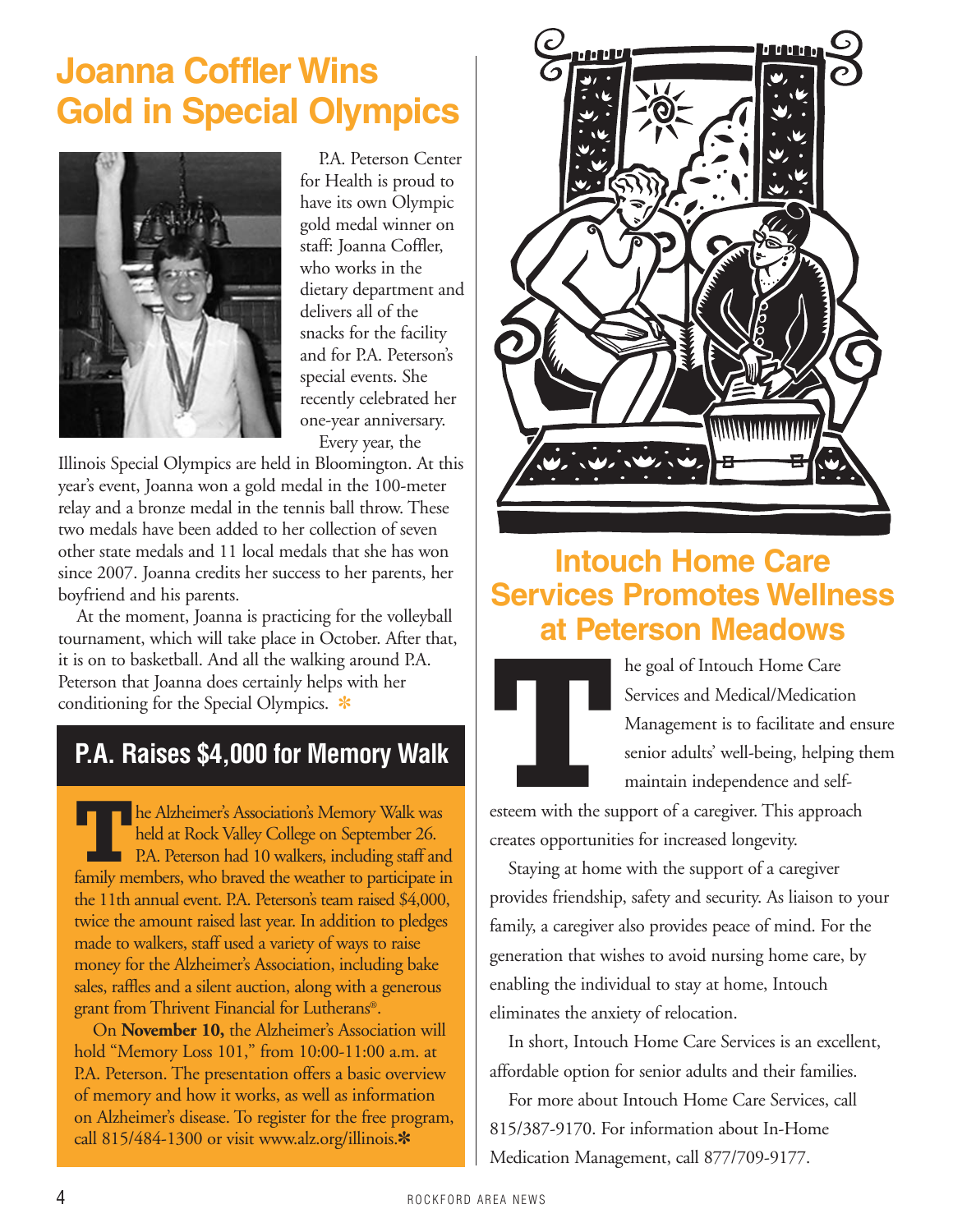# **Rockin' Through the Decade**



Rockin' Through the Decade was this year's theme for National Nursing Home Week at P.A. Peterson. Activities included a tea party, where residents wore tie-dyed shirts and socks; a Casino event with the "Big Band" sound; and a family night with a diner-style hamburger with all the trimmings, French fries and, of course, root beer floats.

# PEARL CARLSON: **Matriarch of P.A. Peterson**



What does it take to earn the title of "the Matriarch of P.A. Peterson"? You will need to ask Pearl Carlson.

Pearl has been a resident at P.A. Peterson Center for Health in Rockford since September 1979. Pearl loves to share her experience about being the first resident in the new apartments. She was able to choose her apartment and chose the one closest to Bloom School for several reasons. First, it was closest to her previous home, and secondly, she could still

watch children go to school in the morning.

Her brother, Palmer, thought she would like the apartments since a friend of his was on the building committee of the remodeling and knew a lot about the construction. Pearl lived in her own apartment for 27 years and recently moved to the Garden Hills neighborhood of P.A. Peterson.

Pearl says she was fortunate to have gone trick-or-treating at the home of Pehr August Peterson. Mr. and Mrs. Peterson always gave the children small sacks of coins and expected that the children would give their money to the children's federation, which would help the orphanages. Another philanthropic endeavor of Mr. Peterson's that Pearl knew of was that he had built P.A. Peterson for the wives of his employees who passed away. The first 18 residents of P.A. Peterson were spouses of employees of Mr. Peterson who were of Swedish descent and whose husbands Mr. Peterson had brought to the United States from Sweden.

This is a very special year for Pearl — she celebrated her 100th birthday on Aug 11. She attributes her longevity to wanting to learn something new every day, listening to the television and the radio and her strong faith. Her daily prayer is "Lord, don't move the mountain before me, rather give me the strength to climb it." Now, we can see why she has the title of "the Matriarch of P.A. Peterson."

**Lutheran Social Services of Illinois** 

**1001 E. Touhy Avenue • Suite 50 Des Plaines, Illinois 60018 847-635-4600 • www.LSSI.org**

### **CONNECT**

A twice-yearly newsletter featuring news and information about the Senior Services programs of Lutheran Social Services of Illinois.

#### **Mission Statement**

Responding to the Gospel, Lutheran Social Services of Illinois brings healing, justice and wholeness to people and communities.

#### **Published by**

Lutheran Social Services of Illinois (LSSI)

**Executive Director, Senior Services** Marilyn Elliott

**Director of Marketing** Paul Andersen

**Marketing Manager** Karla Boyungs

**Designer** Ann Seidl

**Managing Editor** Jo Ann Dollard

**Assistant Editor** Carol VanderMey

#### **Contributing Writers**

Carol Ayars, Sue Cram, Chris Guenzler, Chris Hintzsche, Elaine Pfluger, Elizabeth Simms and Carol VanderMey

For more information: **P.A. Peterson Center for Health** 815/399-8832

**Peterson Meadows Retirement Community** 815/299-0390

**Intouch Health Care Services(Rockford)** 815/387-9170

**Legacy Corps** 815/395-8716

**www.PAPeterson.org www.PetersonMeadows.org**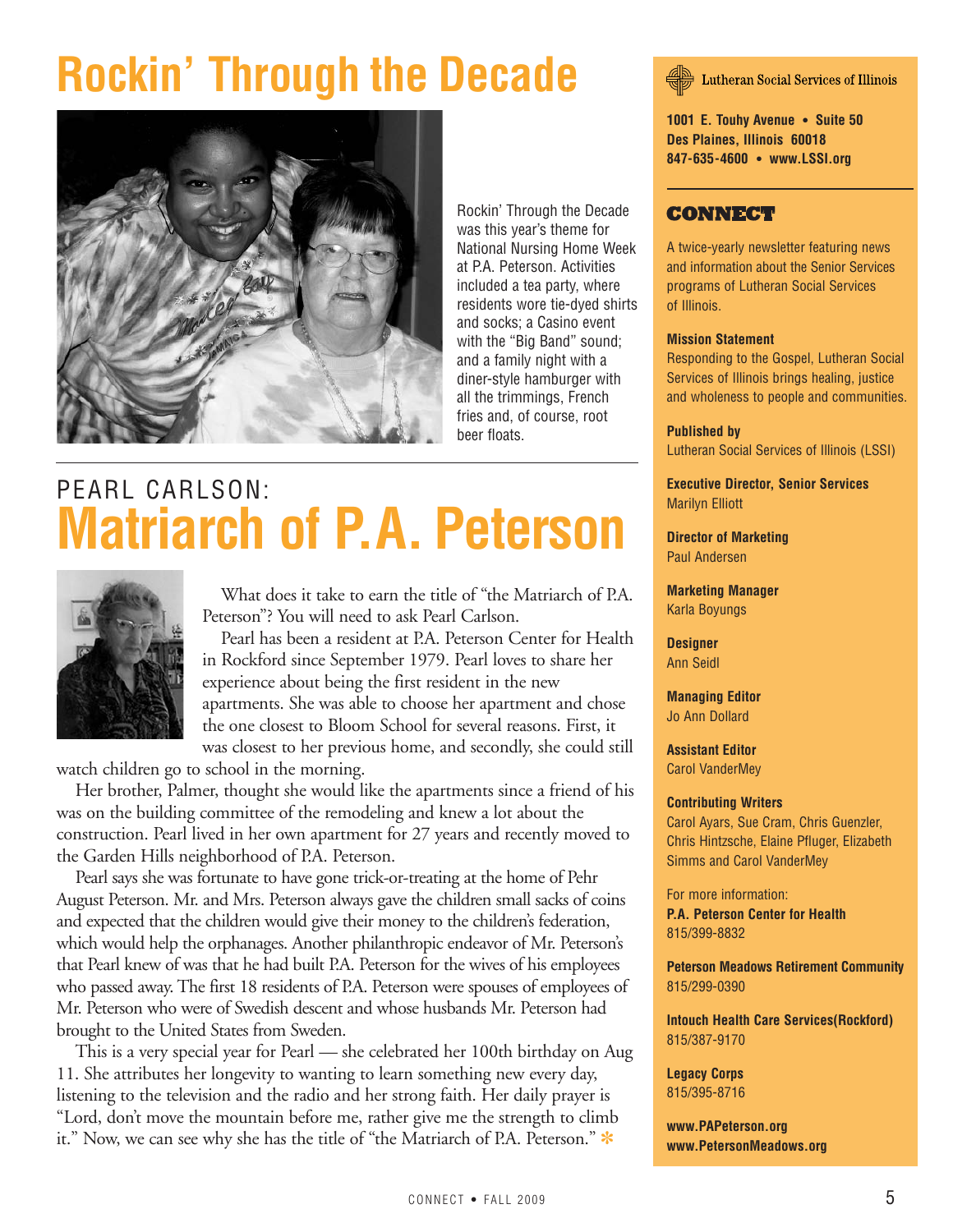# **The Day the Legacy Corps Didn't Show Up The Day the Legacy Corps Didn't Show Up**

ary is looking at the clock<br>anxiously and wonders when the Legacy Corps member<br>Mary has had very little sleeping the cause her husband<br>pight, because her husband anxiously and wonders why Susan, the Legacy Corps member, is late. Mary has had very little sleep at night, because her husband has Alzheimer's and has been awake and trying to leave the house. Mary is looking forward to Susan's weekly visit to

give her respite. Sometimes she meets a friend for lunch or just spends time alone "recharging her batteries," but today she just wants to lock her bedroom door and take a four-hour nap. She needs the sleep. She is feeling sleep deprived and is having trouble making decisions. Her body aches, and she has a tension headache. Susan calls and says that she is sorry but she is unable to come today. Mary goes in the bathroom to have a cry, but her husband is calling for her.

John is ready, with golf bag in the car, to play a round of golf with his buddies and enjoy a stress break. He loves his wife very much and has learned to cook, clean, pay the bills, scrub the floor, and help his wife dress and do her makeup and hair. Their dreams were shattered when his wife had a massive stroke at the age of 60. John took early retirement to care for her. He looks forward to Jack's visits, the Legacy Corps member who comes weekly to give him a break. He doesn't complain about his life to anybody, but it lifts his spirits just to be with his buddies for golf or, in the winter, for lunch. He wonders why Jack

didn't show up and with disappointment, takes the golf bag out of the car.

Elsie was an executive secretary for 40 years and then was an active community volunteer in her retirement years. She never married, and her niece, who calls her weekly, lives in Baltimore but feels guilty that she is so far away. Elsie is now 85 years old, and the doctor says she

## **"It is difficult to put a value on a volunteer's efforts."**

can't drive anymore. What a blessing Louise, the Legacy Corps member, has been the past year. She calls a couple of times a week just to check on Elsie, and then weekly, they either go to lunch and shopping or stay at home and play cards or board games to keep Elsie's mind alert. It will be a lonely day for Elsie if Louise doesn't come today, and her niece will feel stressed that her aunt is lonely.

These are just a few examples of what the Legacy Corps program is all about.

It is difficult to put a value on a volunteer's efforts, but sometimes we need to step back and see how different life



Bev Brzostek (left), a former Legacy Corps member, still assists Joe with grocery shopping.

would be if "the volunteers didn't show up."

For the past seven years, Lutheran Social Services of Illinois (LSSI) has been in the forefront of supporting the wellness of family caregivers in the state of Illinois. The University of Maryland Center on Aging was awarded an AmeriCorps grant in 2002, and LSSI was one of eight programs in the country to be a sub-grantee. The AmeriCorps members primarily are individuals 50+ years old. In the past six years, more than 160 Legacy Corps members have made a difference in Winnebago, Boone and McHenry Counties as respite members and volunteer generators. This year, we have expanded to more LSSI sites and have 66 trained Legacy Corps members at Intouch Home Care offices in Freeport and DeKalb; Intouch Adult Day Services in Moline; and St. Matthew Center for Health in Park Ridge, in addition to the three counties. We support and honor family caregivers who teach us about unconditional love.  $*$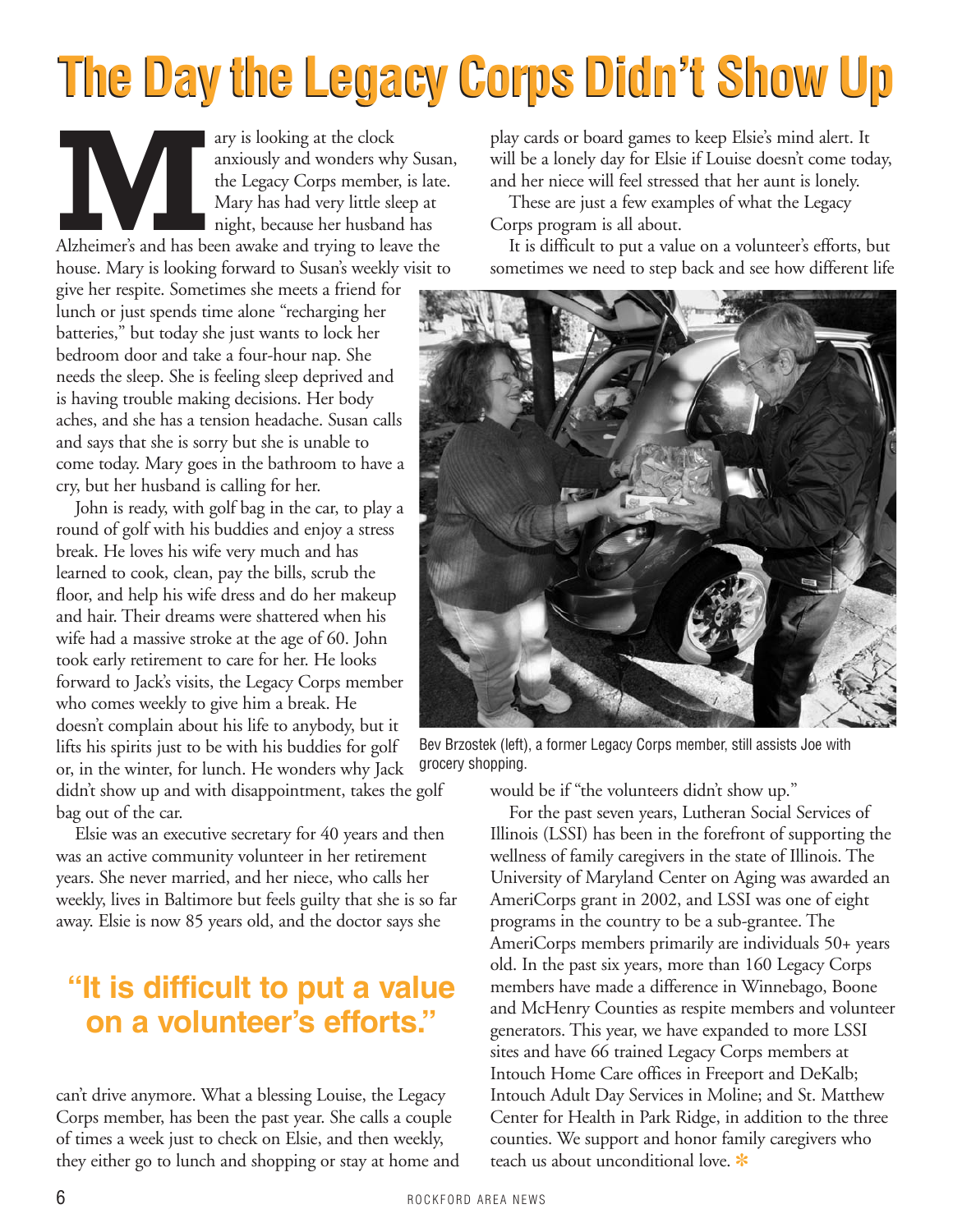### **Spiritual Wellness** *continued from page 2*

For example, contrast King Saul and King David in the Bible. Both men ruled Israel and both died in later life. However, King Saul's faith wavered as he aged. He became emotionally self-centered, socially isolated, fearful and hopeless. At the end, he committed suicide while losing in battle.

King David, on the other hand, chose to age differently. He remained somewhat independent physically; cared about others' welfare; continued his connections within his community; and remained spiritually hopeful.

We realize with physical aging there could be dependency on others and emotionally the need to deal with eventual losses. Yet, we can choose help in the midst of dependency or loss. Through serving, we can stay connected with others in lots of ways. Even with a smile for those who are down, we can help other people. Spiritually, we can still question God in the midst of our faith.

### **What is a healthy spirit?**

**Pr. Harris:** A healthy spirit empowers us to transform ourselves as we go through life. For me, a healthy spirit engages God daily, providing the light, energy, help and perspective that only God can give us. A healthy older adult spirit favors relationships, has balance and energy, provides maturity, imagination and wisdom, is able to grieve, accepts forgiveness, and is willing to risk, even if this could mean failure.

### **How can a person develop a healthy spirit?**

**Pr. Harris:** When we have a sense of purpose about God's gift of life — and especially God's cosmic, powerful, personal saving love for us — our spiritual self becomes grounded. As we mature, I find it helps to reconsider who we are, especially when facing physical and possible mental decline. We may not be able to do what we used to be able to do; so we might re-define what gives us meaning and satisfaction. We also need to be able to face loss. Telling our life stories, reflecting on successes and failures, and planning for our own death become chances to grow and strengthen our spirit.

In short, it helps both our selves and our families when we are open to new ways of self-understanding, and open to accepting the facts of our aging.

In our latter years, life becomes a process of relinquishment. How we do so also becomes a choice, sometimes right up to our last breath. I think the easiest way of understanding and facing relinquishment is "Letting go and letting God."

Recognizing we are a part of one source, part of God's wholeness becomes a healthy spiritual perspective about whose we are and to whom we return.\*\*

### **As a chaplain, what questions do you get from nursing home residents?**

**Pr. Olson:** The number one question that I get is: "How do I make peace with myself?" The answer is by

sharing and understanding the stories of your life, and that relates back to recalling times of spiritual satisfaction and faithfulness. To help residents do that, I try to do biographies of many of the residents and work with them to define moments of faithfulness.



I start by asking four key questions: what was the

Pr. Chuck Olson

setting the person was born into; what was the first job; how did the person meet his or her mate; and what do you remember about your wedding. Then, we put the person's stories in a loose-leaf notebook as the

## **"I believe every person has a profound need to give and have a purpose; spirituality can answer those innate needs."**

—PR. OLSON

senior remembers them, and which can be arranged chronologically later on.

I believe every person has a profound need to give and have a purpose; spirituality can answer those innate needs. Elders don't outgrow those needs.  $*$ 

\*From theologian Pierre Teilhard de Chardin \*\*I extend thanks to Dr. Roger Weise for his ideas presented on "Spirituality As We Age" on June 19, 2009, in Elk Grove Village, Ill., which have formed, in part, my thoughts in this article. —Pastor Eileen Harris